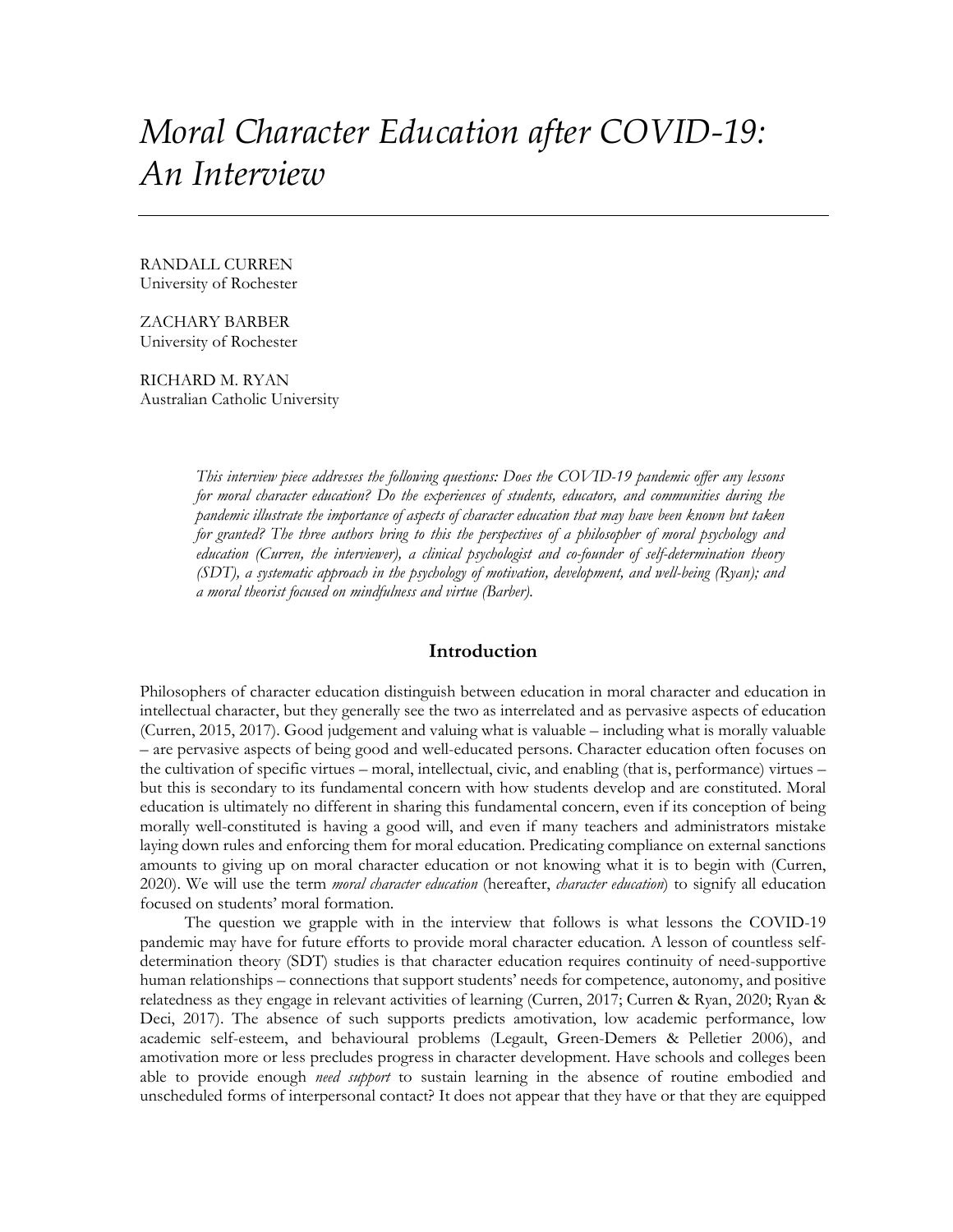to do so in the midst of a pandemic. We see this as the most important lesson of COVID-19 for character education.

Another important lesson of the pandemic is that we need to be able to handle unexpected adversity. Preparing people to handle challenging situations is a basic aspect of character education, and we believe that mindfulness is an important aspect of this. Advocates of character education often speak in terms of virtues, such as patience, endurance, and wisdom, and these virtues are both cultivated through and manifested in practices of mindfulness and self-regulation (Curren, 2015, 2017).

# **Embodiment and Need Support: Questions for Ryan**

Randall Curren: Human cognitive, linguistic, and moral development begin in physically intimate and nurturing care, eye contact, and interactive facial play between infants and caregivers. Pandemic social distancing underscores the importance of asking whether direct and embodied interpersonal exchanges remain important to development and learning across the lifespan. Does need support inherently involve direct and embodied interpersonal contact?

Richard Ryan: There is no question that in infancy and early childhood direct contact with caregivers is critical to healthy development. Proximity is important not just for contact comfort and sense of security, but also because the development of an internal sense of efficacy and agency depends upon the contingent responsiveness of caregivers, as they resonate to the child's spontaneous signals and initiations. As people develop, the interpersonal need for responsive, autonomy-supportive partners does not change, but the means through which support can be experienced become more varied, and can be conveyed from afar.

But can students experience sufficient autonomy-support, care, and responsiveness while physically separated from mentors and peers? During this pandemic we have seen valiant attempts to meet such needs in distance learning. The most successful of these are those that explicitly attend as much as possible to supporting students' autonomy, competence, and relatedness. These supports can be built into virtual learning, both through an instructor's style and by building in features that afford clarity and structure, flexibility and choices in learning pathways, and opportunities to connect and share information with others.

RC: So, during the pandemic we have seen more and less successful attempts to provide students with the kinds of need support that would be essential to character education. In the absence of conclusive evidence that remote need support lacks something essential to sustaining character education, the lesson that educators should draw is that it is an essential aspect of remote instruction. They should do as much as they can to support students' basic psychological needs for autonomy, competence, and relatedness.

In saying this, we should recognize the limitations of what teachers have been able to provide and that supporting students' needs requires need-supportive contexts for teachers as well. We should also recognize that the inherent rewards of their work – the rewards that sustain them – flow from their role in enabling students to flourish. The pandemic has also resulted in many teachers feeling cut off from colleagues and students, and less competent, successful, and fulfilled in their teaching. They need to experience being part of their students' flourishing and being part of a flourishing school community that embodies the qualities of character essential to flourishing. The pandemic has disrupted the ecologies of need support and collective flourishing in schools, and an obvious lesson is that we need to make them stronger and more resilient before future crises unfold.

RR: I fully agree that supporting students' needs is only sustainable in an organizational culture that also supports teachers' needs. Pressures on teachers have been intense during the pandemic, including many changing demands and mandates. We also know that contexts that frustrate teachers' need for autonomy often lead them to teach in more controlling ways that frustrate their students' need for autonomy (e.g., Nie, et al., 2015; Ryan & Brown, 2005; Pelletier & Sharp, 2009). Thus, a critical focus is empowering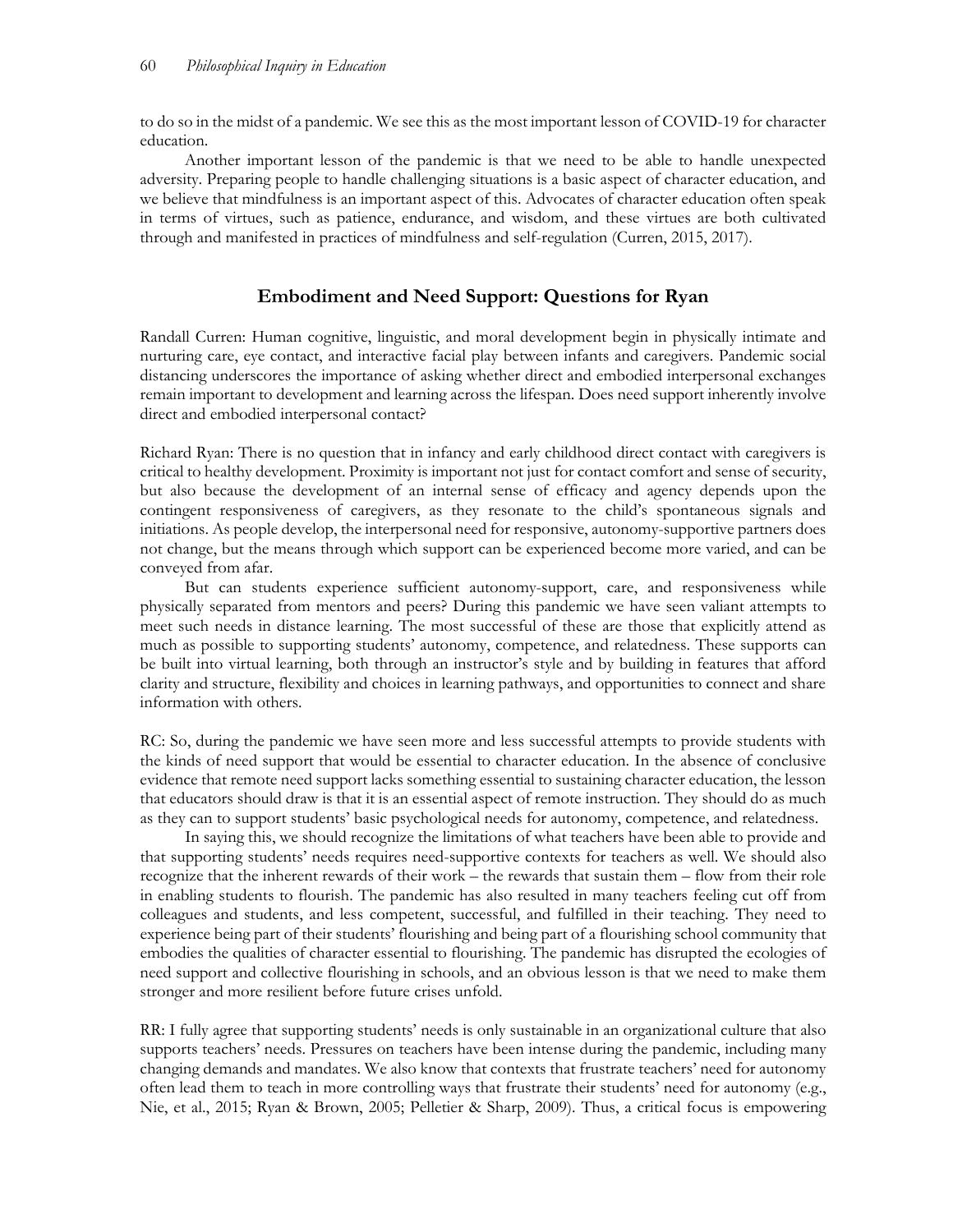teachers, giving them more voice and choice in instructional matters so they can bring their best practices to the classroom, as well as resources to connect with each other.

RC: Psychologists consider self-regulation a central aspect of moral functioning (Eisenberg, 2000; Nigg, 2017) and virtue theorists regard it as integral to virtue (Snow, 2006). Can you address the significance of need support for the development of self-regulation, Rich? You have a recent paper on this (Roth, Vansteenkiste & Ryan, 2019).

RR: To act morally requires a capacity to withhold urges and impulses, to be reflective about one's choices, and to have moral sensibilities. These are all capacities that are facilitated during childhood by caregivers who are autonomy-supportive. Children of autonomy-supportive parents display more selfcontrol, better executive functioning, and greater empathy, and display more prosocial, and fewer antisocial, propensities than children from more controlling homes. Thus, capacities essential to selfregulation come from need-supportive environments, and these capacities in turn facilitate moral behaviour.

#### **Mindfulness and Virtue: Questions for Barber**

RC: This is a good segue to our second COVID lesson, concerning mindfulness and the importance of being equipped to handle adversity. You have been working on the relationships between mindfulness and virtue, Zach.

Zachary Barber: Yes, I draw on a rich history of philosophical thought about adversity in human life. It is a common philosophical observation, found in many traditions, that all human experiences are impermanent and in flux. Recognizing the difficulty and suffering that often results from life's vicissitudes, many of these traditions recommend cultivating one's mind so as to maintain a mental state of equanimity, calm, and freedom from disturbance. This kind of counsel is most obviously manifested in the West in the philosophy of Stoicism, in the East, in Buddhism.

Recently, researchers in many academic fields have directed their attention to mental techniques developed by these schools of thought – techniques that purport to stabilize the mind and offer a kind of mental peace in the face of adversity and change. An abundance of research in psychology and neuroscience testifies to the efficacy of these techniques in reducing depression, anxiety, and addiction (e.g., Brewer, 2011). Foremost among these techniques of mental training is mindfulness meditation. Many practitioners of this kind of meditation (both religious and secular) seek out meditation "retreats," which offer prolonged periods of social isolation for the purpose of deepening their practice and cultivating more lastingly equanimous states of mind.

What's interesting about the recent COVID pandemic is that it forced many of us into circumstances similar to a meditation retreat – isolation, minimal social stimulation, and lots of time for acquainting oneself with the private mental world. The problem is that many of us were unprepared, unable to coexist mindfully with our thoughts. For many, the pandemic offered an environment perfect for the kind of rumination that is so conducive to depression and anxiety. This was a dire situation for many reasons, and a reminder that education must equip us for the more trying circumstances of life. It can do this by cultivating our minds: mindfulness and the freedom from disturbance that it offers should figure more heavily in educational curricula. It has been shown to improve our ability to regulate negative emotions (Menezes, Pereira, & Bizarro, 2012; Zautra, et al., 2008). Meditation that enhances mindfulness can make dire circumstances more mentally tolerable. By relating to our thoughts mindfully, we can lead mentally healthier lives, even in the midst of severe challenge.

RC: So, meditation can enhance mindfulness, improving our response to adversity by strengthening our ability to self-regulate. And self-regulation is a fundamental aspect of virtue and moral functioning.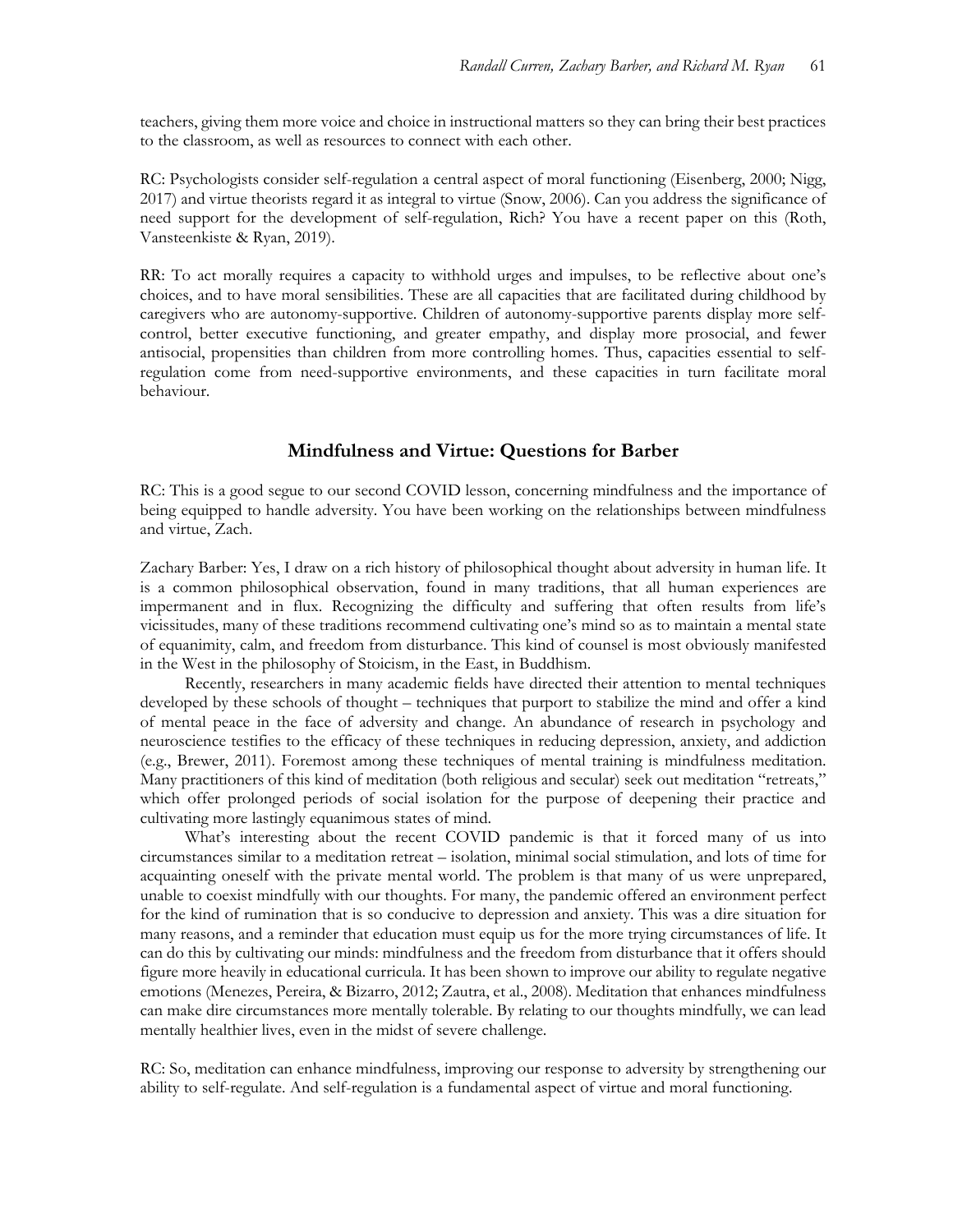ZB: Regarding character education, I would argue that mindfulness meditation can promote a kind of self-regulation that is morally valuable, much in the way that Rich argues above. Mindfulness affects the way we relate not only to ourselves but to others as well. To see this, we have to understand how mindfulness meditation works. Practitioners turn their attention to whatever phenomena they find in their consciousness, and they do so in an accepting and merely observational way. The meditator is to merely witness thoughts and emotions, without getting caught up in their content. Thinking, for example, is antithetical to mindfulness practice. Instead of being captivated by thoughts, we are to simply notice them and maintain a kind of distance from them. In this way, mindfulness meditation is a method of developing a clearer understanding of the movements of one's mind. Meditators spend time acquainting themselves with their minds while avoiding the captivating power of thought and emotion. Meditation can therefore engender a more adept ability to respond to the movements of the mind in healthy and moral ways.

How a person responds or reacts to their anger or sadness is a matter that may positively or negatively affect others, depending on the circumstances. Meditation can allow for more moral behaviour by encouraging us to step back. From this perspective, we can more aptly assess the moral appropriateness of our mental states. We can more autonomously choose how to respond to our mental states. Importantly, I don't mean to suggest that meditation encourages the suppression of our emotions. Rather, it encourages an accepting and observational attitude toward them. The meditator trains her mind to merely witness how it is coloured by thought and emotion. From this more impartial standpoint, she can respond to emotions by embracing them or by gently allowing them to subside – whichever is morally appropriate. To use Rich's language, my point is that we can develop a greater ability to withhold urges and impulses and to be more reflective about our choices. We can watch our impulses without automatically being moved by them. This has positive moral consequences. The point of my ongoing research is to show that the qualities of mind developed by mindfulness meditation play essential roles within the very structure of virtue itself.

RC: Could you walk us through one or two examples of qualities of mind that are essential to virtue and promoted by mindfulness meditation?

ZB: Training oneself to maintain a more vigilant gaze at the mind can bring about a heightened kind of mental autonomy. As I mentioned previously, we become no longer identified with and captivated by thought and emotion. This is liberating and morally empowering since the default state of mind most of us are in most of the time is one that is captivated by thought and emotion. Neuroscientists posit something called the "default mode network," which comes online when we are not actively focused on a task. It is the operation of this network that is responsible for the flow of thoughts and feelings that engage us during much of our waking life. The attention often fixates on this meandering narrative of thought and feeling. Especially during a pandemic like COVID, this flow of thoughts and feelings can be acutely negative, causing a lot of unnecessary suffering. Mindfulness, however, has been shown to break this spell by increasing self-awareness, helping us see thoughts as thoughts and emotions as emotions, instead of being captivated by their content (Creswell, et al., 2016; Brewer, et al., 2011; Bauer, et al., 2019).

My claim is this: Meditators develop a kind of distance from their thoughts and emotions, which in turn allows them to evaluate their moral appropriateness and determine whether they should act on them. In various virtue ethical traditions in philosophy, this kind of autonomy is a trait that has been seen as an essential constituent of virtue. Aristotle, for example, thought that genuinely virtuous action is motivated by the right emotion and the right reason. This would entail a highly developed kind of selfawareness, self-regulation, and autonomy. Rich's work on motivation suggests that a similar kind of autonomy is facilitated by mindfulness (Ryan & Deci, 2017, pp. 56, 76).

RR: Indeed, a recently published meta-analysis (Donald, et al., 2020) confirms that greater mindfulness is associated with greater autonomy. Specifically, the evidence shows that, when more mindful, people are less likely to be motivated by external pressures, social approval, or ego-involvements, and more likely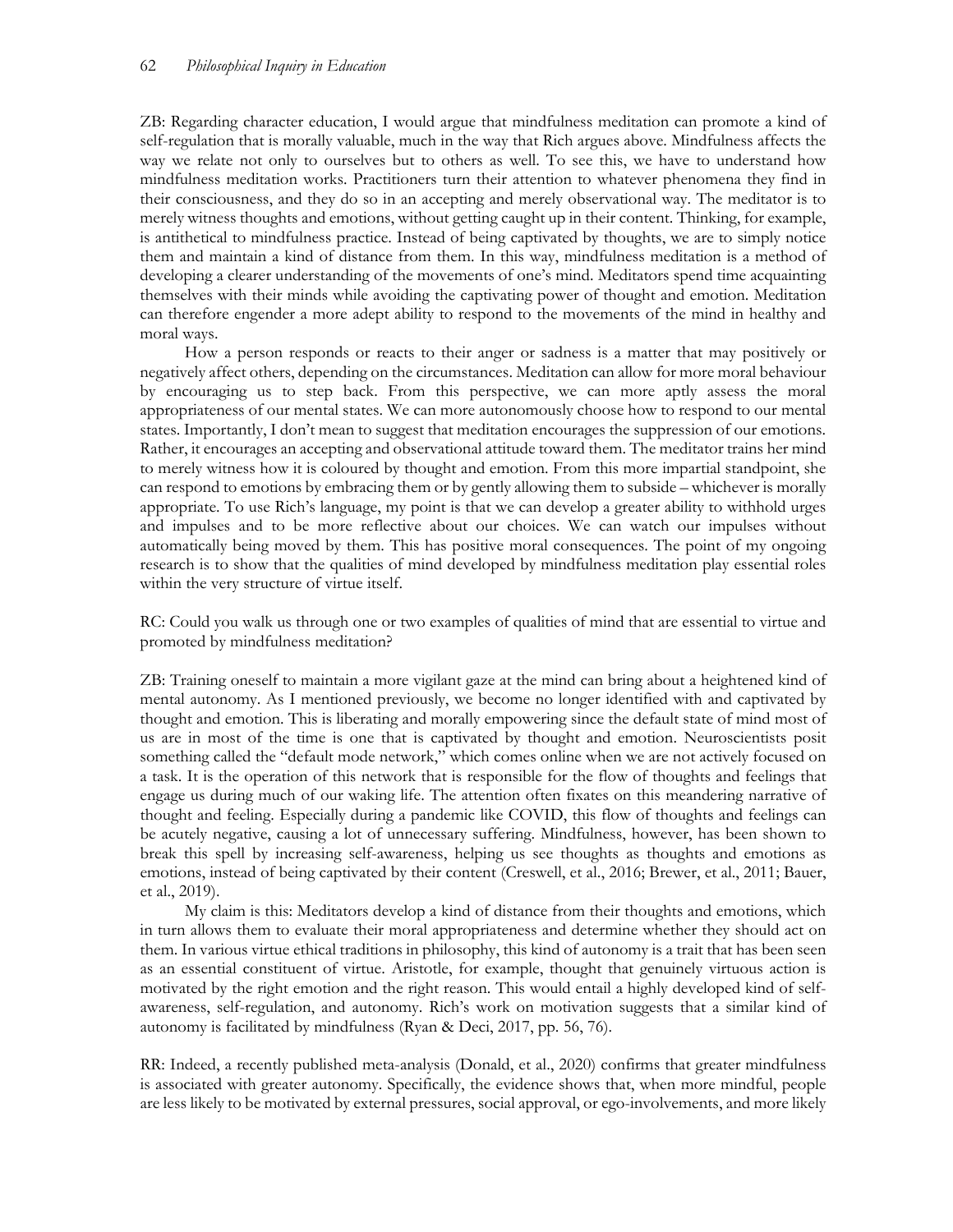to be acting in accord with their abiding values and interests. In turn, even meta-analytic data connects autonomy and autonomy support with greater prosocial, benevolent, and moral behaviours, whereas controlled motives predict greater antisocial behaviour (Donald, et al., in press). As Zach suggests, our evidence supports the view that mindfulness allows people to feel more choice and to experience greater autonomy, and when having autonomy, they are more likely to act in prosocial, as well as moral, ways (see Ryan, Donald & Bradshaw, 2021).

## **Conclusion**

Whether or not human beings' basic psychological needs can be fully met without some direct, embodied interpersonal contact, it is clear that schools and teachers vary in how effective they are in providing the need support that is foundational to character education. The difficulties in sustaining meaningful education of any kind during the pandemic have revealed weaknesses in the need support ecosystems of our educational institutions, just as COVID's differential impacts on health, mortality, income, and residential security have revealed weaknesses in our public health systems and social safety nets. We need stronger and more resilient institutional ecosystems of need support and we need to facilitate mindfulness that is conducive to moral self-regulation.

#### **References**

- Bauer, C., Whitfield-Gabrieli, S., Diaz, J. L., Pasaye, E. H., & Barrios, F. (2019). From state-totrait meditation: Reconfiguration of central executive and default mode networks. *eNeuro*, *6*(6), 1–17.
- Brewer, J. A. (2011). Mindfulness training for smoking cessation: Results from a randomized controlled trial. *Drug and Alcohol Dependence*, *19*(1–2), 72–80.
- Brewer, J. A., Worhunsky, P. D., Gray, J. R., Tang, Y., Weber, J., & Kober, H. (2011). Meditation experience is associated with differences in default mode network activity and connectivity. *PNAS*, *108*(50), 20,254–20,259.
- Curren, R. (2015). Virtue ethics and moral education. In M. Slote & L. Besser-Jones (Eds.) *Routledge companion to virtue ethics* (pp. 459–470). London: Routledge.
- Curren, R. (2017). *Why character education?* London: Wiley-Blackwell, Impact Series. http://onlinelibrary.wiley.com/doi/10.1111/imp.2017.2017.issue-24/issuetoc
- Curren, R. (2020). Punishment and motivation in a just school community. *Theory and Research in Education*, *18*(1), 117–133.
- Curren, R. & Ryan, R (2020). Moral self-determination: The nature, existence, and formation of moral motivation. *Journal of Moral Education*, *49*(3), 295–315.
- Creswell, D. J., Taren, A. A., Lindsay, E. K., Greco, C.M., Gianaros, P. J., Fairgrieve, A., Marsland, A. L., Brown, K. W., Way, B. M., Rosen, R. K., & Ferris, J. L. (2016). Alterations in restingstate functional connectivity link mindfulness meditation with reduced interleukin-6: A randomized controlled trial. *Biological Psychiatry, 80*, 53–61.
- Deci, E. L. (2009). Large-scale school reform as viewed from the self-determination theory perspective. *Theory and Research in Education*, *7*(2), 244–254.
- Donald, J. N., Bradshaw, E. L., Ryan, R. M., Basarkod, G., Ciarrochi, J., Duineveld, J. J., Guo, J., & Sahdra, B. K. (2020). Mindfulness and its association with varied types of motivation: A systematic review and meta-analysis using self-determination theory. *Personality and Social Psychology Bulletin*, *46*(7), 1,121–1,138. https://doi.org/10.1177/0146167219896136
- Donald, J. N., Bradshaw, E. L., Conigrave, J. Parker, P., Noetel, M., Bryatt, L. & Ryan, R. M. (in press). Paths to the light and dark sides of human nature: A meta-analysis of the prosocial benefits of autonomy and the antisocial costs of control. *Psychological Bulletin*.